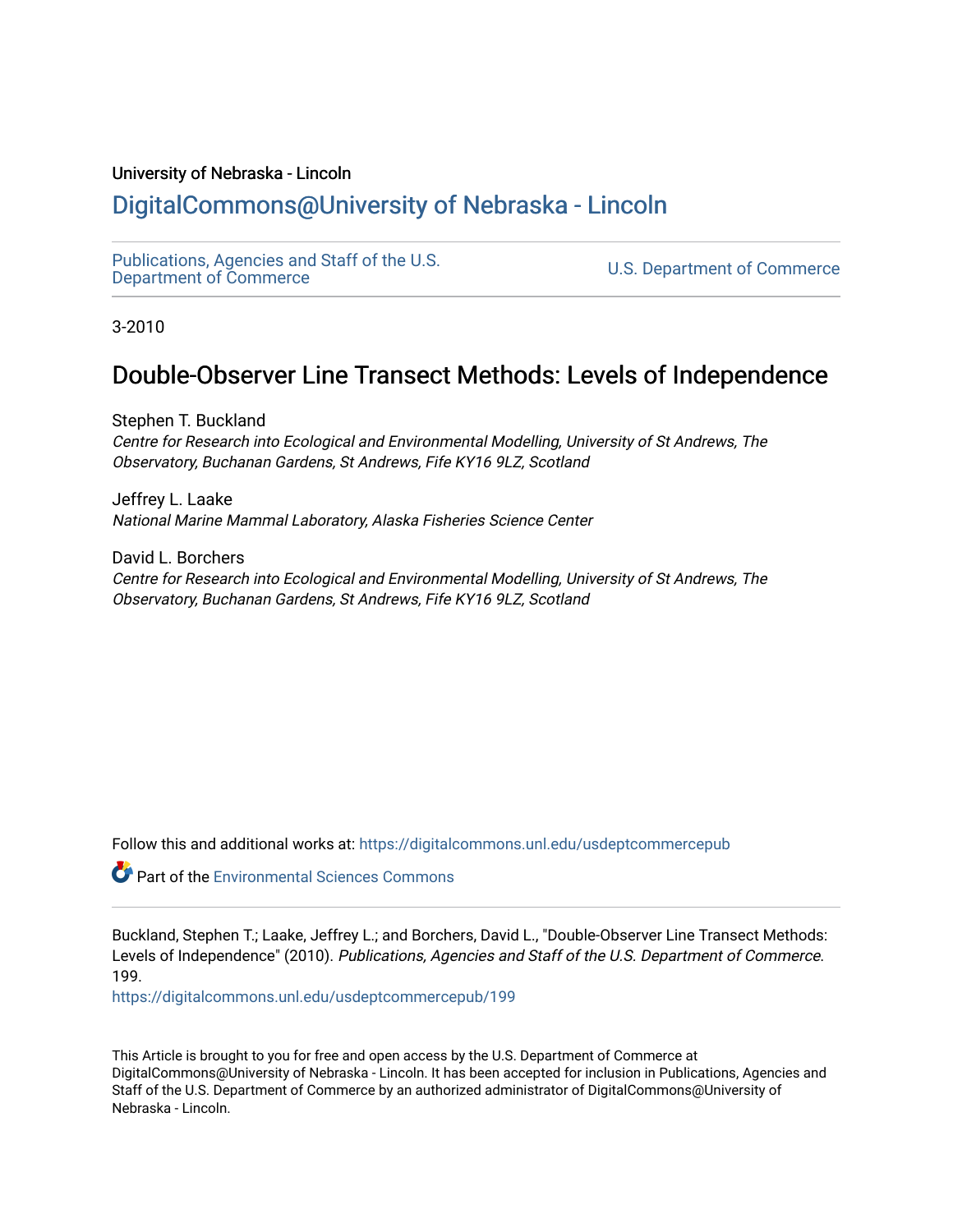### **Double-Observer Line Transect Methods: Levels of Independence**

**Stephen T. Buckland,**<sup>1,\*</sup> Jeffrey L. Laake,<sup>2</sup> and David L. Borchers<sup>1</sup>

1Centre for Research into Ecological and Environmental Modelling, University of St Andrews, The Observatory, Buchanan Gardens, St Andrews, Fife KY16 9LZ, Scotland

2National Marine Mammal Laboratory, Alaska Fisheries Science Center, NMFS, Seattle, Washington 98115, U.S.A. <sup>∗</sup>email: steve@mcs.st-and.ac.uk

Summary. Double-observer line transect methods are becoming increasingly widespread, especially for the estimation of marine mammal abundance from aerial and shipboard surveys when detection of animals on the line is uncertain. The resulting data supplement conventional distance sampling data with two-sample mark–recapture data. Like conventional mark–recapture data, these have inherent problems for estimating abundance in the presence of heterogeneity. Unlike conventional mark–recapture methods, line transect methods use knowledge of the distribution of a covariate, which affects detection probability (namely, distance from the transect line) in inference. This knowledge can be used to diagnose unmodeled heterogeneity in the mark–recapture component of the data. By modeling the covariance in detection probabilities with distance, we show how the estimation problem can be formulated in terms of different levels of independence. At one extreme, full independence is assumed, as in the Petersen estimator (which does not use distance data); at the other extreme, independence only occurs in the limit as detection probability tends to one. Between the two extremes, there is a range of models, including those currently in common use, which have intermediate levels of independence. We show how this framework can be used to provide more reliable analysis of double-observer line transect data. We test the methods by simulation, and by analysis of a dataset for which true abundance is known. We illustrate the approach through analysis of minke whale sightings data from the North Sea and adjacent waters.

KEY WORDS: Distance sampling; Double-observer methods; Full independence; Limiting independence; Line transect sampling; Point independence.

#### **1. Introduction**

Distance sampling (Buckland et al., 2001) is widely used for estimating animal abundance. In line transect sampling, an observer travels along each of a number of lines, laid out according to some randomized (usually systematic random) scheme, and records each detected animal, together with its perpendicular distance from the line. One of the key assumptions of the method is that animals on the line are certain to be detected.

A number of authors have considered so-called doubleobserver or double-platform methods to extend line transect sampling to the case that not all animals on the line are detected (e.g., Buckland and Turnock, 1992; Palka, 1995; Alpizar-Jara and Pollock, 1996; Manly, McDonald, and Garner, 1996; Quang and Becker, 1997; Chen, 2000; Innes et al., 2002). The double-observer data can be regarded as two-sample mark–recapture. However, heterogeneity in detection probabilities generates bias in abundance estimates, just as heterogeneity in capture probabilities generates bias in mark–recapture estimates of abundance. Authors have attempted to minimize this bias, for example, by modeling the effects of covariates (Borchers, Zucchini, and Fewster, 1998; Borchers et al., 1998, 2006; Borchers, 1999; Schweder et al., 1999; Laake and Borchers, 2004), or by assuming independence in the detections of instantaneous cues (such as whale blows) rather than of animals (Schweder et al., 1999; Skaug and Schweder, 1999).

In the absence of any heterogeneity in detection probabilities, we might assume that observer  $j$  detects any given animal in the surveyed strip with probability  $p_j$ ,  $j = 1, 2$ , and that the probability that both observers detect a given animal is  $p_{12} = p_1 p_2$ . This is the "full independence" assumption. However, in line transect sampling, we allow detection probability to fall off with distance y from the line so that  $p_i = p_i(y)$ . Thus it is natural to apply the full independence assumption at each distance from the line, so that for an animal at  $y$ , we assume  $p_{12}(y) = p_1(y)p_2(y)$ .

Laake (1999) introduced the concept of "point independence" to reduce the impact of unmodeled heterogeneity in detection probabilities. Knowledge of the distribution of distances allows the full independence assumption to be weakened, as outlined below. (For the moment, we ignore variables other than distance for simplicity.)

A double-observer line transect survey generates both conventional distance sampling data and mark–recapture data. Under the assumption of uniform animal distribution perpendicular to the transect line (achievable by random line placement or systematic placement with a random start), the shape of the probability density function of observed distances is the same as that of the detection function (Buckland et al., 2001, p. 52–53). The mark–recapture data provide additional information on the shape of the detection function based on an assumption of independence of detection probabilities without any assumption about the distribution of perpendicular

<sup>C</sup> 2009, The International Biometric Society 169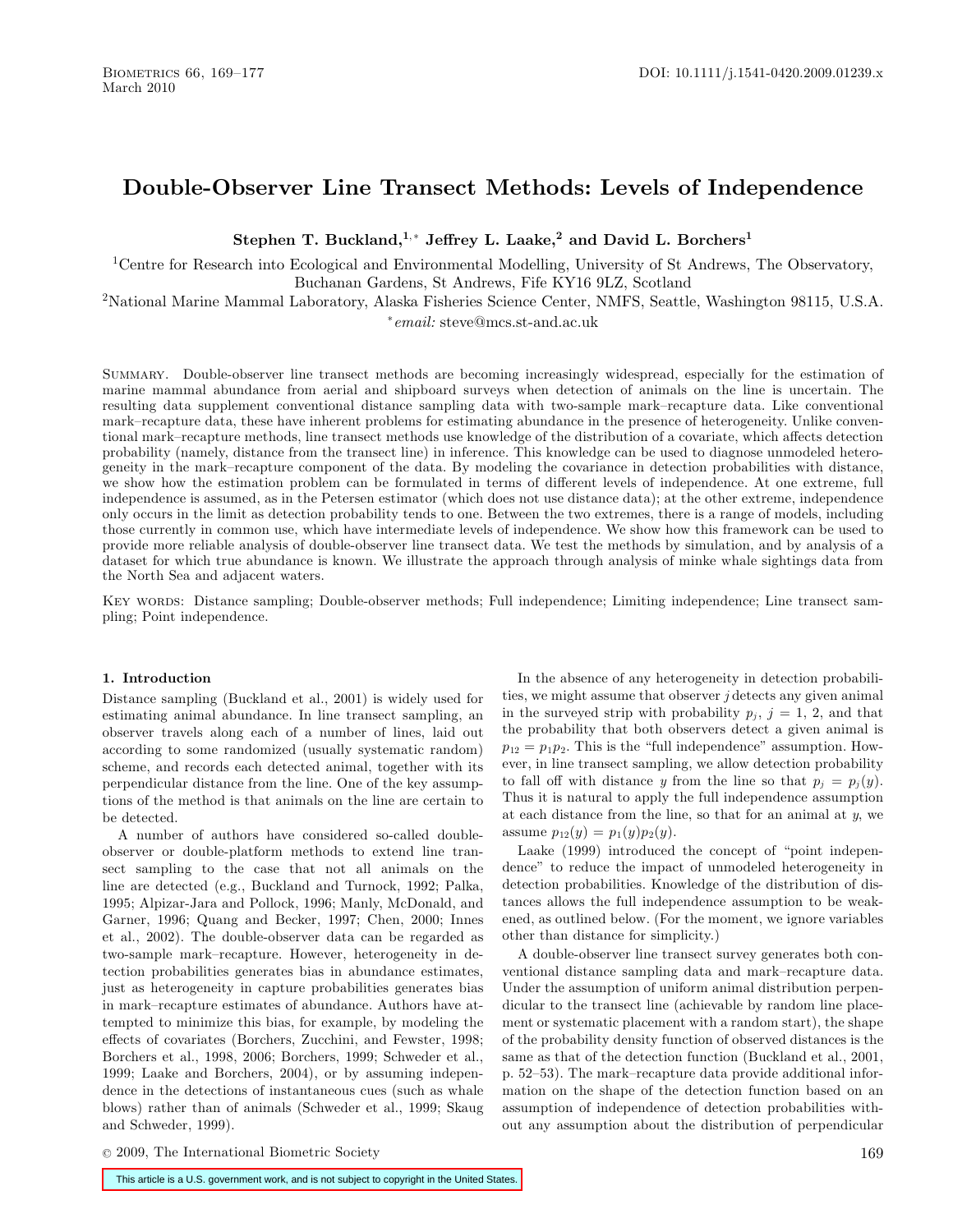distances of animals. If we retain the assumption of uniform perpendicular distance distribution, discrepancies between the shapes can be interpreted as failure of the assumption of independence between detection probabilities.

We diagnose dependence by (a) modeling the shape of observer j's detection function  $(p_i(y), j = 1, 2)$  under the uniform perpendicular distance assumption, (b) modeling the conditional probability  $p_{j|j'}(y)$  that observer j detects an animal at y, given that observer j' detected it  $(j = 1, 2, j' =$  $3 - j$ , and (c) modeling the covariance in the observers' detection probabilities as a function of y using a function  $\delta(y)$ defined below.

For real data, typically  $p_{j|j'}(y)$  does not decline as steeply as  $p_i(y)$ . Hence the full independence assumption  $(p_{i}|j' (y)) =$  $p_i(y)$  cannot be made at each distance. The reason for this is that at greater distances, only the most detectable animals tend to be recorded, and those that are detected by one observer are therefore more likely to be detected by the other observer. Laake (1999) argued that heterogeneity is less of a problem on the line, where probability of detection is relatively high, than away from the line, so that assuming independence only on the line should yield less biased estimates of abundance. The idea was further developed by Laake and Borchers (2004) and Borchers et al. (2006).

Although we can anticipate less dependence between detections on the line than at greater distances, unless detection on the line is certain, it seems possible that some dependence remains. In this article, we consider levels of independence, and show that the independence assumption can be weakened further by assuming that, as detection probability tends to unity, dependence tends to zero (i.e., independence). We term this "limiting independence."

We illustrate the methods through analyses of data from a shipboard survey of minke whales in the North Sea and adjacent waters.

#### **2. Methods**

Suppose detected animals within a strip extending a distance W either side of the line are recorded. We assume that two observers search independently from the same platform, or from two platforms following the same route at almost the same time. We also assume that duplicate detections can be correctly classified, based on time and location of animals or animal cues, for example.

#### 2.1 Independence Assumptions

At the simplest level, we might assume that observer 1 detects animals in this covered strip with probability  $p_1$ , while observer 2 independently detects animals with probability  $p_2$ . In this "full independence" case, an animal is detected by at least one observer with probability  $p_{\bullet} = p_1 + p_2 - p_1p_2$ . A Horvitz–Thompson estimator of  $N_c$ , the number of animals in the strip, is thus  $\hat{N}_c = \sum_{p_\bullet} \frac{1}{p_\bullet} = \frac{n}{p_\bullet}$  where *n* is the number of animals detected by at least one observer. Note that  $n =$  $n_1 + n_2 - n_{12}$ , where  $n_j$  is the number of animals detected by observer  $j, j = 1, 2$ , and  $n_{12}$  is the number of animals detected by both observers. If we estimate  $p_j$  by  $\hat{p}_j = n_{12}/n_{j'}$  for  $j =$ 1, 2,  $j' = 3 - j$ , and substitute in, we find that  $\hat{N}_c = \frac{n_1 n_2}{n_1 2}$ , which is the familiar Petersen estimator. This is the full maximum likelihood estimator of  $N_c$  (Borchers, Buckland, and Zucchini, 2002, p. 111), or within a single animal of the maximum likelihood estimator, if we allow for the fact that  $N_c$  is integer.

Now suppose that probability of detection is a function of distance y from the line. There may also be dependence on additional covariates  $z$ , although we omit this dependence below, for clarity. Full independence applied at each y gives  $p_{\bullet}(y) = p_1(y) + p_2(y) - p_1(y)p_2(y)$ , so that a model is now needed for  $p_j(y)$ ,  $j = 1$ , 2. We can then proceed to fit the model, and hence to estimate abundance in the covered strip (below).

We would like to relax the full independence assumption. Allowing some degree of dependence  $(\delta(y))$ , the independence assumption can be expressed more generally such that  $p_{12}(y) = \delta(y)p_1(y)p_2(y)$ ,  $p_{\bullet}(y) = p_1(y) + p_2(y)$  $\delta(y)p_1(y)p_2(y)$ , and  $p_{j\,|j'}(y) = \delta(y)p_j(y)$ ,  $j = 1, 2, j' = 3 - j$ . The function  $\delta(y)$  is related to the covariance  $\sigma_{12}(y)$  between detection probabilities  $p_1(y)$  and  $p_2(y)$  as follows:  $\sigma_{12}(y)$  =  $[\delta(y) - 1]p_1(y)p_2(y)$ . Various alternative expressions can be derived for  $\delta(y)$  including

$$
\delta(y) = p_{12}(y) / \{p_1(y)p_2(y)\}
$$
  
=  $\{p_{1|2}(y) + p_{2|1}(y) - p_{1|2}(y)p_{2|1}(y)\}/p_{\bullet}(y)$   
=  $p_{j|j'}(y)/p_j(y)$ 

for  $j = 1, 2$ . The latter expressions demonstrate that  $\delta(y)$ measures the discrepancy between the conditional detection functions  $p_{i|i'}(y)$  derived from the mark–recapture data and the unconditional detection functions  $p_i(y)$ , which are derived from distance sampling data with the requirement that  $p_i(y^*)$ is known for some  $y^*$ . For distance sampling with a single observer, the standard assumption is  $p_i(0) = 1$ . With double observers, this often untenable assumption can be replaced with the assumption of full independence,  $\delta(y) = 1$  for all y, or point independence,  $\delta(y^*) = 1$  at a specified  $y^*$ , usually  $y^* = 0$  (Laake and Borchers, 2004). Fitting full independence models to data requires a functional form for  $p_i(y)$  and point independence requires the same and a model for  $p_{j \, | \, j'}(y)$ . Neither require a model for  $\delta(y)$ .

We now relax the assumption that  $\delta(y^*) = 1$  at a specified y<sup>∗</sup>. Instead we assume that we achieve independence in the limit as detection probability tends to one. This requires a model for  $\delta(y)$  with the following properties to ensure valid probabilities:

- (1)  $\delta(y) \le U(y)$ , where  $U(y) = \min\{1/p_1(y), 1/p_2(y)\},$ which ensures that  $p_{j|j'}(y) \leq 1$ .
- (2)  $\delta(y) \ge L(y)$ , where  $L(y) = \max\{0, \frac{p_1(y) + p_2(y) 1}{p_1(y)p_2(y)}\}$ , which ensures that  $p_{\bullet}(y) \leq 1$ .

If we define  $\delta_0(y) = {\delta(y) - L(y)}/U(y) - L(y)$ , it is restricted to the unit interval and can be represented by an appropriate functional form such as a logistic. Note also that as  $p_i(y) \rightarrow 1$ ,  $j = 1$ , 2 then  $\delta(y) \rightarrow 1$ .

Using a logistic formulation for  $\delta_0(y)$ , we can write  $log_e \left\{ \frac{\delta_0(y)}{1-\delta_0(y)} \right\}$  as some linear function of y. Full and point independence can be derived as special cases of the limiting independence model if we include the following offset  $\log_e \left\{ \frac{1 - L(y)}{U(y) - 1} \right\}$ in  $\delta_0(y)$  which fixes  $\delta(y) = 1$ . If we consider the following logistic model for limiting independence:

$$
\log_e \left\{ \frac{\delta_0(y)}{1 - \delta_0(y)} \right\} = \alpha + \beta y + \log_e \left\{ \frac{1 - L(y)}{U(y) - 1} \right\}, \quad (1)
$$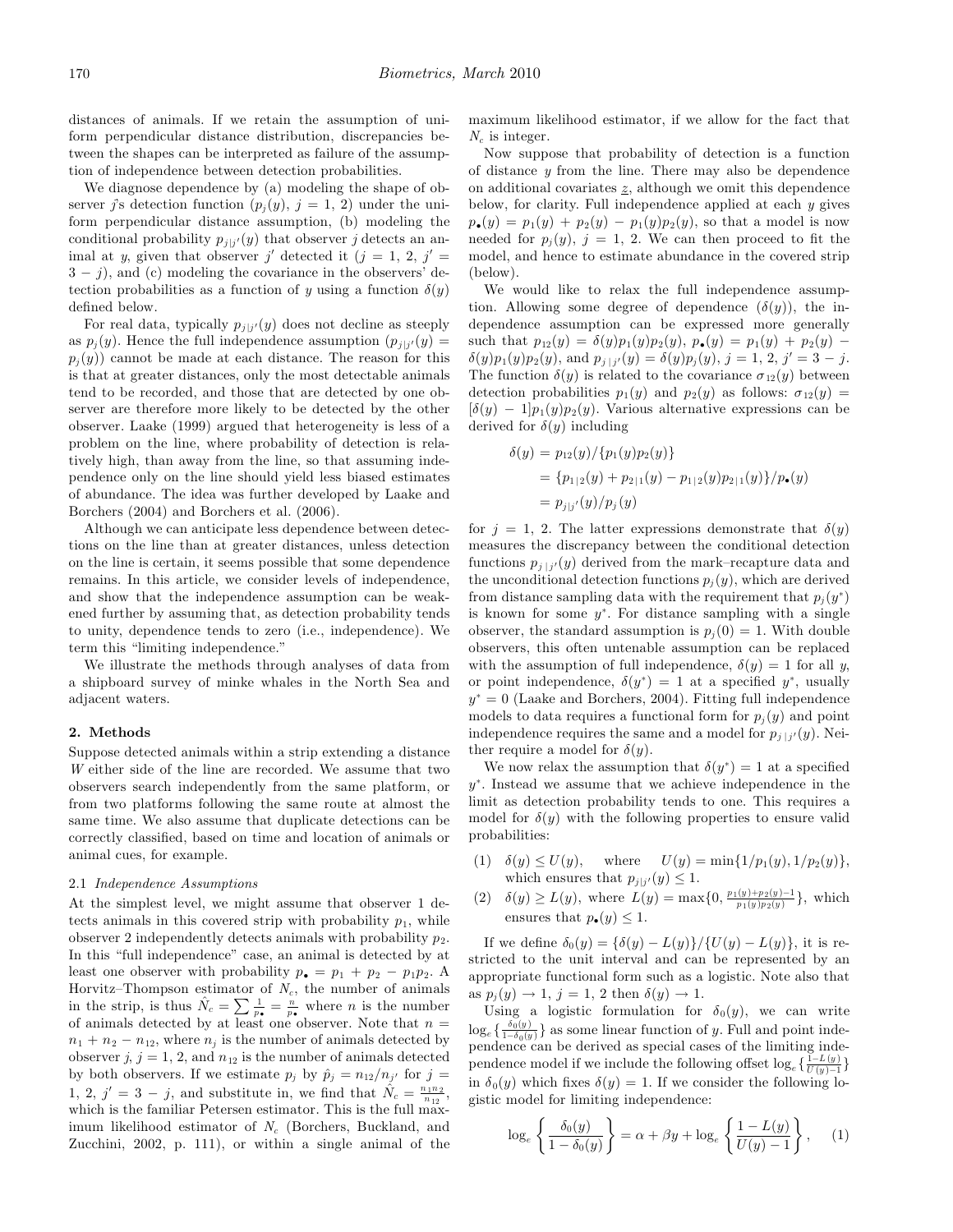then  $\alpha = 0$  specifies point independence at  $y^* = 0$ , and  $\alpha =$  $\beta = 0$  specifies a full independence model. If  $\beta = 0$  and  $\alpha \neq 0$ , a model with constant dependence for all  $y$  can be specified. Models restricted to independence or positive dependence can be achieved by restricting  $\alpha \geq 0$ ,  $\beta \geq 0$ . Hence this general formulation provides a model selection framework for a range of models with varying degrees of independence.

#### 2.2 Likelihood

The full likelihood for double-platform data may be expressed as  $\mathcal{L} = \mathcal{L}_n \mathcal{L}_z \mathcal{L}_{y|z} \mathcal{L}_{\omega}$  where  $\mathcal{L}_n$  is the component accounting for variation in total number of animals  $n$  detected by at least one observer,  $\mathcal{L}_z$  corresponds to any observation-specific covariates  $\underline{z}$ ,  $\mathcal{L}_{y|z}$  corresponds to the conditional distribution of distances y, given covariates  $\underline{z}$ , and  $\mathcal{L}_{\omega}$  corresponds to the mark–recapture data (Laake and Borchers, 2004).  $\mathcal{L}_{y|z}$  incorporates the assumption of uniform distribution of animals perpendicular to transect lines. We use just two components of the full likelihood:  $\mathcal{L}_{y|z}$  and  $\mathcal{L}_{\omega}$ . By doing this, we can avoid making distributional assumptions about  $n$  and  $z$ , as estimation is not robust to failure of such assumptions. Instead, we draw inference conditional on  $n$  and  $z$ , and use a design-based approach to allow for variation in  $n$ . If there are no covariates  $\underline{z}$ , the full likelihood is  $\mathcal{L} = \mathcal{L}_n \mathcal{L}_y \mathcal{L}_\omega$ , and we use the second and third components only (in this case,  $\mathcal{L}_y$  incorporates the assumption of uniform distribution of animals perpendicular to transect lines). Again for simplicity we consider this latter case; the extensions to include covariates  $z$  are straightforward.

We have

$$
\mathcal{L}_y = \prod_{i=1}^n f_{\bullet}(y_i) = \prod_{i=1}^n \frac{p_{\bullet}(y_i)\pi(y_i)}{E(p_{\bullet})},
$$

where  $f_{\bullet}(y_i)$  is the probability density function (pdf) of detection distances y of animals detected by at least one observer, evaluated at  $y_i$ ,  $p_{\bullet}(y_i) = p_1(y_i) + p_2(y_i) - \delta(y_i)p_1(y_i)p_2(y_i)$ is the probability that an animal at distance  $y_i$  from the line is detected by at least one observer,  $\pi(y_i)$  is the unconditional pdf of distances  $y$  in the population (whether detected or not), evaluated at  $y_i$ , and  $E(p_{\bullet}) = \int_0^w p_{\bullet}(y) \pi(y) dy$  (Laake and Borchers, 2004, p. 114). Random positioning of the lines (or of a systematic grid of lines) ensures that  $\pi(y)=1/W$ .

We also need

$$
\mathcal{L}_{\omega} = \prod_{i=1}^n \frac{\Pr(\underline{\omega}_i \, | \, y_i)}{p_{\bullet}(y_i)},
$$

where

$$
\Pr{\underline{\omega}_i = (1,0) | y_i} = p_1(y_i) \{1 - p_2(y_i) \delta(y_i)\},
$$
  
\n
$$
\Pr{\underline{\omega}_i = (0,1) | y_i} = p_2(y_i) \{1 - p_1(y_i) \delta(y_i)\},
$$
  
\n
$$
\Pr{\underline{\omega}_i = (1,1) | y_i} = p_1(y_i) p_2(y_i) \delta(y_i).
$$

The likelihoods for full, point, and limiting independence only differ in the definition of  $\delta(y_i)$ . However, if the full independence assumption holds then it is only necessary to use  $\mathcal{L}_{\omega}$  (Borchers et al., 1998) and with the point independence assumption,  $\mathcal{L}_{\omega}$  and  $\mathcal{L}_{y}$  can be maximized independently using models for  $p_{i|i'}(y)$  and  $p_i(y)$ , which separate

into the two respective likelihood components (Borchers et al., 2006). When the likelihood is specified in terms of models for  $p_i(y)$  and  $\delta(y)$ , both components of the likelihood must be maximized jointly.

We assume logistic forms for the detection functions:

$$
p_j(y) = \frac{\exp(\lambda_{0j} + \lambda_{1j}y)}{1 + \exp(\lambda_{0j} + \lambda_{1j}y)} \quad \text{for } j = 1 \text{ or } 2. \tag{2}
$$

#### 2.3 Diagnostic for Reliable Estimation under Limiting Independence

When fitting limiting independence models, the Hessian matrix is sometimes nearly singular, due to high correlation between the estimates of  $p_i(y)$  and  $\delta(y)$  at  $y = 0$ . In these cases, the models are unstable, typically yielding very large abundance estimates and associated variances. We can still usefully calculate Akaike's information criterion (AIC), but if AIC indicates that a limiting independence model is required, then reliable estimation is not possible. To identify such cases, the following diagnostic check was found useful. If the magnitude of the estimated correlation between  $\hat{\alpha}$  of equation (1) and  $\lambda_{0i}$ of equation (2) is found to be large, then estimated abundance should be considered unreliable. The test can be conducted for each of  $j = 1$  and  $j = 2$ , or by arbitrarily choosing one of the two; the two correlations tend to be similar when they are close to  $\pm 1$ . We defined "large" to be greater than 0.99 in Section 3 and 0.9 in Section 4; choices in the range of 0.9 to 0.99 were found to be effective. Lowering the correlation criterion provides a more conservative approach to avoid overestimation with the only cost being potential underestimation due to the unmodeled dependence.

#### 2.4 Estimating Abundance

Given models for  $p_1(y)$ ,  $p_2(y)$ , and  $\delta(y)$ , the likelihood conditional on n,  $\mathcal{L}_y \mathcal{L}_\omega$ , can be maximized, which allows us to estimate  $E(p_{\bullet})$ . Estimated abundance in the covered area is then

$$
\hat{N}_c = \sum_{i=1}^n \frac{1}{\hat{E}(p_\bullet)} = \frac{n}{\hat{E}(p_\bullet)}.
$$
\n(3)

This is a Horvitz–Thompson estimator in which the inclusion probabilities have been estimated (Laake and Borchers, 2004, p. 116). When covariates  $z$  are present, the simplification represented by the second equality does not hold. If the covered area is of size a, and the entire survey region of size A, then estimated abundance in the survey region is

$$
\hat{N} = \frac{A}{a}\hat{N}_c = \frac{A}{a}\frac{n}{\hat{E}(p_\bullet)},\tag{4}
$$

where  $a = 2wL$  and L is the total length of transect line.

For our limiting independence model, we cannot use  $\hat{\text{var}}(\tilde{N}_c)$  as defined in Borchers et al. (2006), because the conditional and unconditional detection functions share parameters under the above formulation. Adapting their result, we have

$$
\hat{\textrm{var}}(\hat{N}_c) = S^2(\hat{\underline{\theta}}) + \underline{\hat{d}}^T \mathbf{\hat{I}}^{-1} \underline{\hat{d}},
$$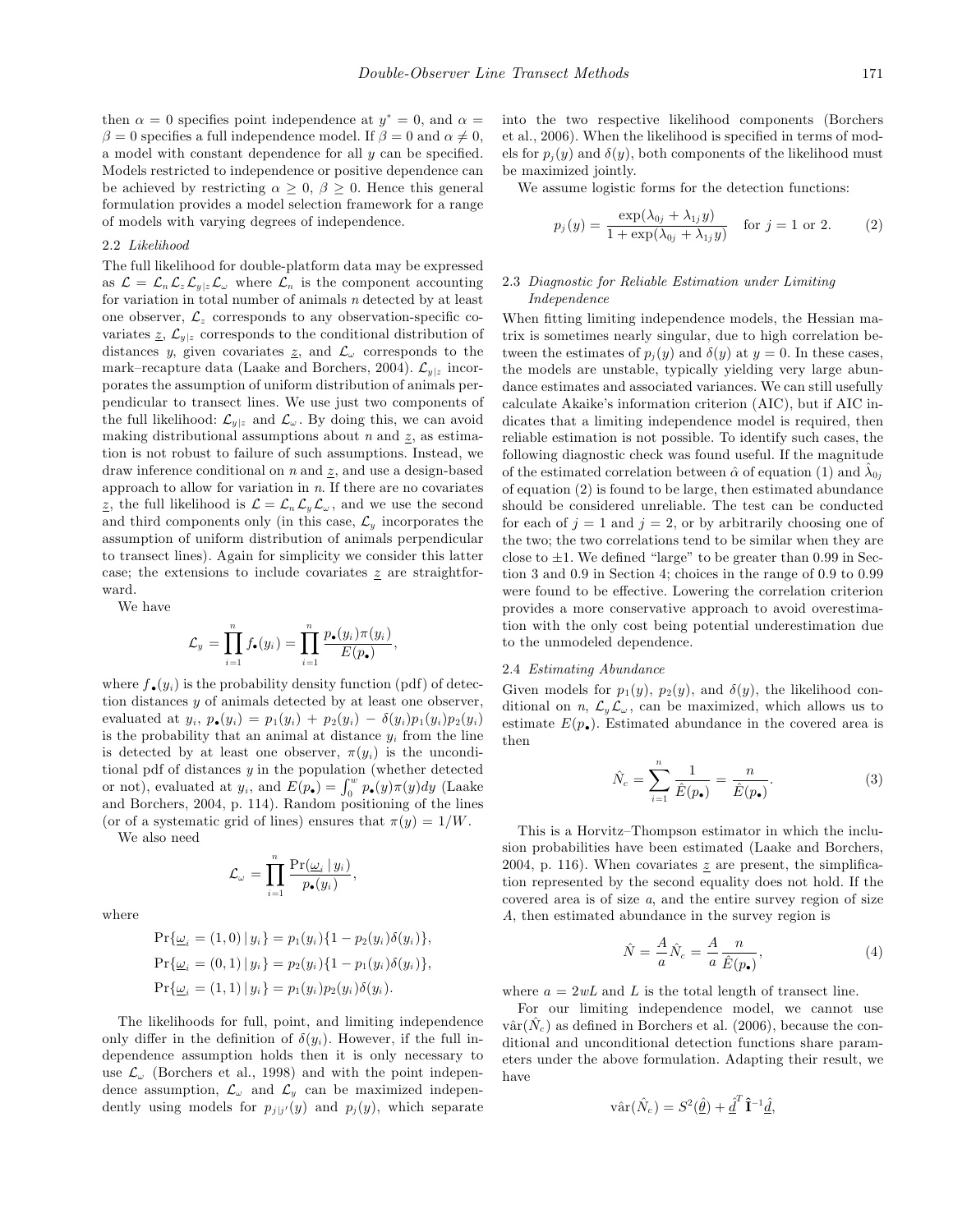where  $S^2(\hat{\underline{\theta}}) = \sum_{i=1}^n \frac{1-\hat{E}(p_{\bullet})}{\{\hat{E}(p_{\bullet})\}^2} = \frac{n\{1-\hat{E}(p_{\bullet})\}}{\{\hat{E}(p_{\bullet})\}^2}, \ \hat{\underline{d}} = \frac{d\hat{N}_c}{d\underline{\theta}} \mid_{\hat{\underline{\theta}}},$  and  $-\hat{\mathbf{I}}$ is the matrix of second derivatives of  $\ln(\mathcal{L}_y) + \ln(\mathcal{L}_\omega)$ , evaluated at  $\theta$ , the vector of parameter estimates.

Adapting equation (11) of Marques and Buckland (2003),

$$
\text{var}(\hat{N}) = \left(\frac{A}{a}\right)^2 \left\{ L \sum_{k=1}^K \frac{l_k (\hat{N}_{ck}/l_k - \hat{N}_c/L)^2}{K - 1} + \underline{\hat{d}}^T \hat{\mathbf{I}}^{-1} \underline{\hat{d}} \right\}, (5)
$$

where  $\hat{N}_{ck} = \sum_{i=1}^{n_k} \frac{1}{\hat{E}(p_{\bullet})} = \frac{n_k}{\hat{E}(p_{\bullet})}$  is estimated abundance for strip k, which has half-width w and length  $l_k$ , where  $\sum_{k=1}^{K} l_k =$ L.

An alternative to the above is to use the bootstrap, in which bootstrap resamples are generated by sampling the lines with replacement.

If animals occur in clusters, with  $s_i$  animals in the ith detected cluster, then the above formula gives estimated cluster abundance, and estimated animal abundance is given by

$$
\hat{N} = \frac{A}{a} \frac{\sum_{i=1}^{n} s_i}{\hat{E}(p_{\bullet})}.
$$

Variance can be estimated as before, except that now,  $S^2(\hat{\underline{\theta}})=\frac{\{1-\hat{E}(p_\bullet)\}}{\{\hat{E}(p_\bullet)\}^2}\sum_{i=1}^ns_i^2, \hat{\underline{d}}=\frac{d\hat{N}_c}{d\underline{\theta}}\mid_{\hat{\underline{\theta}}}$  is evaluated using  $\hat{N}_c=$  $\frac{\sum_{i=1}^{n} s_i}{\hat{E}(p_*)}$ , and in the formula for variance of  $\hat{N}$ ,  $\hat{N}_c = \frac{\sum_{i=1}^{n} s_i}{\hat{E}(p_*)}$ and  $\hat{N}_{ck} = \frac{\sum_{i=1}^{n_k} s_i}{\hat{E}(p_{\bullet})}$ .

#### **3. Simulation Study**

Simulations were conducted to evaluate the performance of the limiting independence model. We simulated a population of  $N = 1000$  animals that were uniformly distributed in a strip of width two  $(w = 1)$  and undefined length. For each of 100 simulation replicates, we generated capture histories for two observers with identical detection probability functions  $p_1(y) = p_2(y)$ . We used four different logistic models for  $p_i(y)$  and two different logistic models for  $\delta_0(y)$  to create eight scenarios. For models with a covariate z, the covariate value was generated from a uniform (0, 1) distribution. We fitted the simulated observed data (10, 01, 11 capture histories) with the model that generated the data, and with the equivalent models under the point independence and full independence restrictions. We computed the AIC for each of the fitted models. For model fits where the magnitude of the correlation between  $\hat{\alpha}$  and  $\lambda_{0j}$  exceeded 0.99, results are not reported.

The eight scenarios were as follows. The offset  $\log_e \left\{ \frac{1 - L(y)}{U(y) - 1} \right\}$ was used in each dependence model to simulate and fit the data. The dependence model  $\delta_0(y) = (1 + e^{-1-y})^{-1}$  was used in scenarios 1, 3, 5, and 7, whereas  $\delta_0(y) = (1 +$  $e^{-2-2y}$ <sup>-1</sup> (representing stronger dependence) was used in scenarios 2, 4, 6, and 8. The detection probability model  $p_j(y) = (1 + e^{-1.1+3y})^{-1}, \ j = 1, 2,$  was used in scenarios 1 and 2,  $p_j(y) = (1 + e^{3y})^{-1}$  in scenarios 3 and 4,  $p_j(y, z) = (1 + e^{0.8417 + 3y - 0.8417z})^{-1}$  in scenarios 5 and 6, and  $p_j(y, z) = (1 + e^{3y-5z})^{-1}$  in scenarios 7 and 8.

Simulation results appear in Table 1. Full independence and point independence models had substantial negative bias

#### **Table 1**

Mean (standard error in parentheses) of 100 abundance estimates under full independence (FI), point independence (PI), and limiting independence (LI) models for the eight simulation scenarios. The expected capture history frequencies are shown for each scenario. Also shown is  $p_{AIC}$ , the proportion of times each model was selected by AIC, and model-averaged (MA) estimates, obtained by taking a weighted average of estimates from the above three models, using AIC weights. Where an LI model was deemed to be parameter redundant  $(|\text{correl}(\hat{\alpha}, \lambda_{01})| > 0.99)$ , the model was not considered even if it had the best AIC value, and the weighted average was over the FI and PI models only. The mean and standard error for LI models is across only those runs for which the model was not deemed to be parameter-redundant. The number of runs (Nr) out of 100 contributing to the LI results under each scenario is shown. True abundance is 1000. <sup>∗</sup>Bias significant at 5% level.

| Scenario       | Exp. capture<br>history freqs. |     |     | FI            |           | PI                          |           | $_{\rm LI}$               |               |    | МA                         |
|----------------|--------------------------------|-----|-----|---------------|-----------|-----------------------------|-----------|---------------------------|---------------|----|----------------------------|
|                | 10                             | 01  | 11  | Mean          | $p_{AIC}$ | Mean                        | $p_{AIC}$ | Mean                      | $p_{\rm AIC}$ | Nr | Mean                       |
| 1              | 101                            | 101 | 315 | 607*<br>(3)   | 0.00      | 819*<br>(6)                 | 0.23      | 1074*<br>(14)             | 0.77          | 95 | 1020<br>(16)               |
| $\overline{2}$ | 33                             | 33  | 383 | $450*$<br>(1) | 0.00      | 692*<br>$\left( 4\right)$   | 0.04      | 1037*<br>(18)             | 0.96          | 97 | 1020<br>(18)               |
| 3              | 89                             | 89  | 126 | 499*<br>(4)   | 0.00      | $616*$<br>(6)               | 0.93      | 971<br>(21)               | 0.07          | 60 | 685*<br>(7)                |
| $\overline{4}$ | 34                             | 34  | 180 | $290*$<br>(3) | 0.00      | $454*$<br>$\left( 4\right)$ | 0.54      | 963<br>$\left( 21\right)$ | 0.46          | 63 | 664*<br>$\left( 21\right)$ |
| $\overline{5}$ | 87                             | 87  | 135 | $512*$<br>(4) | 0.00      | $650*$<br>(6)               | 0.65      | 1437*<br>(124)            | 0.35          | 76 | 1021<br>(96)               |
| 6              | 34                             | 34  | 189 | $296*$<br>(3) | 0.00      | $465*$<br>(5)               | 0.23      | 1149*<br>(42)             | 0.77          | 86 | 962<br>(41)                |
| $\overline{7}$ | 77                             | 77  | 579 | 770*<br>(2)   | 0.00      | $915*$<br>$\left( 3\right)$ | 0.55      | 1064*<br>(15)             | 0.45          | 82 | 1001<br>(14)               |
| 8              | 29                             | 29  | 629 | 689*<br>(2)   | 0.00      | 850*<br>$\left( 4\right)$   | 0.12      | $1057*$<br>(11)           | 0.88          | 94 | $1032*$<br>(12)            |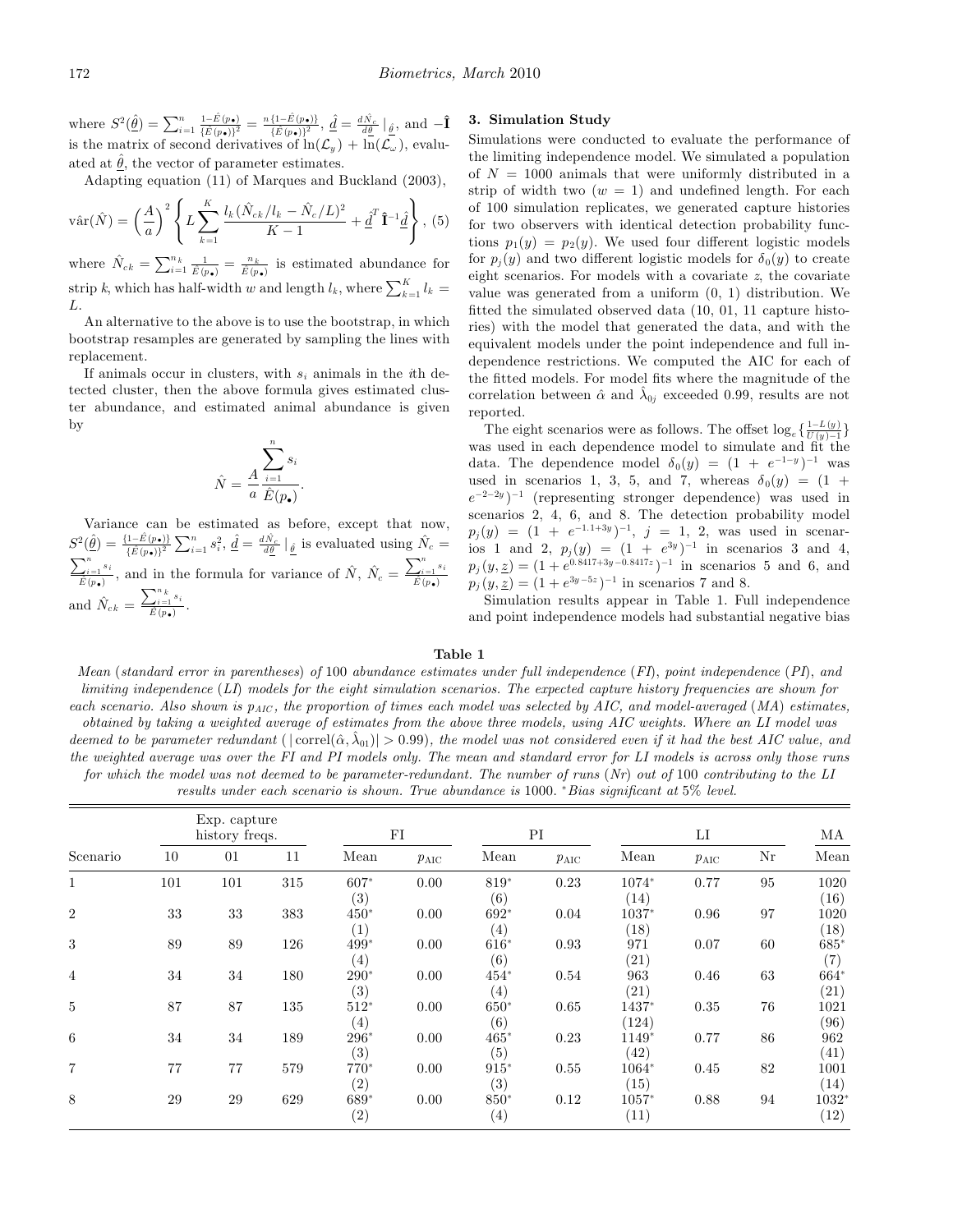

**Figure 1.** Plot of  $log(\hat{N})$  against correl( $\hat{\alpha}$ ,  $\hat{\lambda}_{01}$ ), illustrating that the very high estimates of abundance from the simulations all arose when correl $(\hat{\alpha}, \hat{\lambda}_{01})$  was very close to  $\pm 1$ .

in all scenarios, with full independence models consistently more biased than point independence models. Within a scenario, the bias was remarkably consistent, reflected in the very small standard errors of Table 1, but the bias varied substantially between scenarios. Although the data were simulated from limiting independence models, significant upward bias was found in six of the eight scenarios when the data were analyzed using the true model. However, the size of the bias in most cases was substantially smaller than for point independence models. Model-averaged estimates had low bias, except for scenarios 3 and 4, for which around 40% of analyses under the limiting independence model were rejected due to high correlation between  $\hat{\alpha}$  and  $\hat{\lambda}_{0j}$ . Figure 1 shows the need to reject such cases; all of the very high abundance estimates obtained correspond to a correlation between  $\hat{\alpha}$  and  $\hat{\lambda}_{0i}$  very close to  $\pm 1$ . In all cases use of AIC correctly diagnosed the presence of unmodeled heterogeneity, although in some cases it did not differentiate well between point independence and limiting independence scenarios.

#### **4. Stake Data**

Laake (1999) used data on a population of wooden stakes of known size to illustrate independence issues in doubleobserver surveys. We use the same dataset here. The surveys were conducted in 1977 and 1978 (Laake, 1978); as in Laake (1999), we consider only the 1977 data. Multiple observers traversed a 1 km line marked with poles at 100-m intervals and searched a strip of sagebrush-grassland habitat 20 m on either side of the line for 150 wooden stakes that protruded 30 cm above ground. The stakes had a random uniform distribution throughout the 1000 m  $\times$  40 m strip. Eight observers separately surveyed the stakes, remaining on the line. Distances from the line were measured accurately by an assistant.

For each pair of observers, we show estimates of abundance in Table 2. Models were fitted corresponding to full independence  $(\alpha = \beta = 0)$ , point independence  $(\alpha = 0, \beta \text{ uncon-})$ strained), and limiting independence with  $\alpha \geq 0$ ,  $\beta \geq 0$ . In each case, three models were fitted: the first with observer as a factor and distance as a covariate, the second with the addition of an interaction term between the two, and the third with the squared distance as an additional covariate, together with interaction terms between observer and the two continuous covariates.

It is clear from Table 2 that models with all three forms of independence are useful for the analysis of these data. Overall performance is remarkably good, with the average of the best estimates (as judged by AIC) coming out close to the true abundance of  $N = 150$ , as does the average of the modelaveraged estimates, using AIC weights (Buckland, Burnham and Augustin 1997).

#### **5. Shipboard Survey of Minke Whales**

The second Small Cetacean Abundance in the North Sea and adjacent waters (SCANS II) survey was a multinational survey conducted in 2005 by ship and aircraft to estimate cetacean abundance in the North Sea, Kattegat, Skagerrak, western Baltic, English Channel, and the Celtic Sea. Double-observer line transect survey methods were used because for many species detection of animals on the trackline was expected to be less than unity. Details of the survey and further information can be found at http://biology.st-andrews.ac.uk/scans2/. Here we analyze only shipboard survey data on minke whales.

The methods used in the SCANS surveys were designed to break up the dependence between the two observers, by ensuring that they are not simultaneously searching the same patch of sea. A "tracker" scans with high-powered binoculars well ahead of the ship, and tracks detected animals in, to check whether the primary platform, searching with handheld binoculars and naked eye, detects them (so-called duplicate detections). Previously, we have had no means of testing whether the method is successful in breaking up the dependence between observers.

Using a truncation distance of 700 m, the tracker detected 54 minke groups totaling 62 animals, while the primary platform detected 57 groups totaling 59 animals; 17 groups (19 animals) were detected by both tracker and primary platform.

The full model of Table 3 is defined by

$$
p_j(y, z) = \frac{\exp(\lambda_{0j} + \lambda_{1j}y + \lambda_{2j}z)}{1 + \exp(\lambda_{0j} + \lambda_{1j}y + \lambda_{2j}z)},
$$
(6)

$$
\delta(y, z) = L(y, z) + \delta_0(y, z) \{ U(y, z) - L(y, z) \},\tag{7}
$$

.

$$
L(y, z) = \max \left\{ 0, \frac{p_1(y, z) + p_2(y, z) - 1}{p_1(y, z)p_2(y, z)} \right\},
$$
  

$$
U(y, z) = \min \{ 1/p_1(y, z), 1/p_2(y, z) \},
$$

and

where

$$
\delta_0(y, z) = \frac{\{1 - L(y, z)\} \exp(\alpha + \beta y)}{\{U(y, z) - 1\} + \{1 - L(y, z)\} \exp(\alpha + \beta y)}
$$

Covariate z is sea state (Beaufort).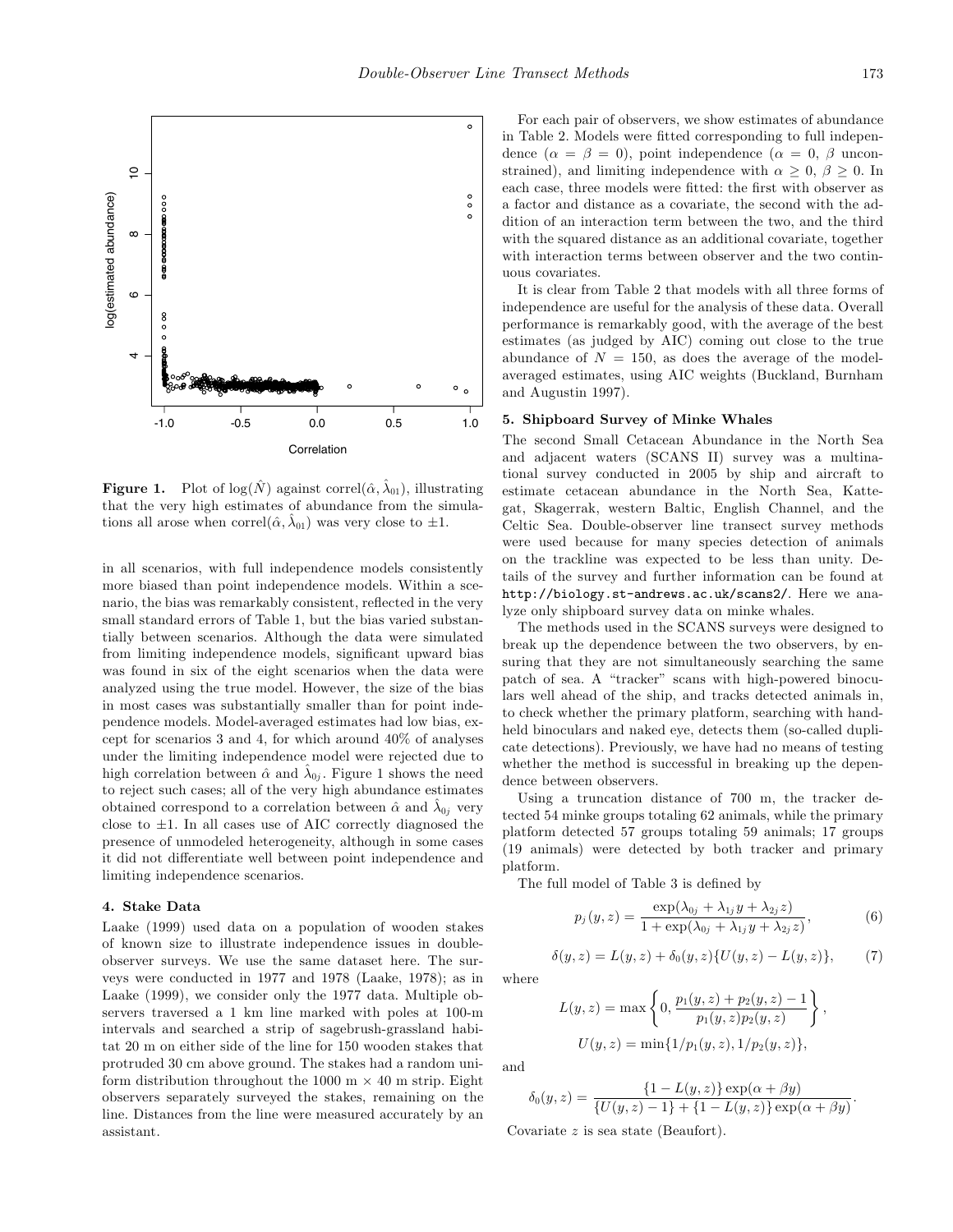#### **Table 2**

Estimates of abundance for the stake data for all combinations of the eight observers under full independence,  $FI (\alpha = \beta = 0)$ , point independence, PI ( $\alpha = 0$ ,  $\beta$  unconstrained) and limiting independence, LI with  $\alpha \geq 0$ ,  $\beta \geq 0$ . Covariate model 1 has covariate structure observer + distance, model 2 has structure observer ∗ distance, and model 3 has structure observer ∗ (distance + distance<sup>2</sup>). "Best" corresponds to the model with the smallest AIC (indicated by "#," with standard error in parentheses), and "MA" is the model-averaged estimate, using AIC weights. True abundance is 150. LI fits with  $|\text{correl}(\hat{\alpha}, \hat{\lambda}_{01})| > 0.9$  were not used for the best or model-averaged estimates, and are indicated by "!".

|                     |                |                |       |          | Cov model 1 |            |             | Cov model 2 |           | Cov model 3 |            |                          |             |             |       |           |
|---------------------|----------------|----------------|-------|----------|-------------|------------|-------------|-------------|-----------|-------------|------------|--------------------------|-------------|-------------|-------|-----------|
| Obs1                | Obs2           | n <sub>1</sub> | $n_2$ | $n_{12}$ | FI          | PI         | $_{\rm LI}$ | ${\rm FI}$  | PI        | $_{\rm LI}$ | ${\rm FI}$ | $\mathcal{P}\mathcal{I}$ | $_{\rm LI}$ | <b>Best</b> | (se)  | MA        |
| 1                   | $\overline{2}$ | 81             | 48    | 38       | 136         | 139        | 156         | $132^{\#}$  | 134       | 136         | 133        | 138                      | 137         | 132         | (11)  | 134       |
| 1                   | 3              | 81             | 68    | 60       | 125         | 146        | 160         | 125         | 154       | 195#        | 120        | 145                      | 193         | 195         | (23)  | 185       |
| 1                   | 4              | 81             | 51    | 42       | 127         | 158        | 215#        | 126         | 149       | 176         | 123        | 146                      | 196         | 215         | (23)  | 172       |
| $\mathbf{1}$        | 5              | 81             | 49    | 43       | 127         | 141#       | 154         | 126         | 136       | 141!        | 128        | 140                      | 142         | 141         | (16)  | 136       |
| $\mathbf{1}$        | 6              | 81             | 72    | 58       | 126#        | 134        | 159         | 126         | 134       | 147         | 125        | 135                      | 148         | 126         | (10)  | 133       |
| 1                   | $\overline{7}$ | 81             | 54    | 47       | 120         | 135        | 204         | 118         | 124       | 138         | $122^{#}$  | 125                      | 127         | 122         | (10)  | 126       |
| $\mathbf{1}$        | 8              | 81             | 84    | 63       | 136#        | 142        | 156         | 136         | 142       | 155         | 136        | 141                      | 157!        | 136         | (10)  | 140       |
| $\overline{2}$      | 3              | 48             | 68    | 34       | 147         | 154        | 254         | 141#        | 150       | 166         | 142        | 154                      | 181         | 141         | (14)  | 150       |
| $\overline{2}$      | 4              | 48             | 51    | 35       | 86          | $131^{#}$  | 140         | 86          | 130       | 139         | 84         | 131                      | 139         | 131         | (18)  | 133       |
| $\overline{2}$      | 5              | 48             | 49    | 38       | 78          | 117        | 124         | 77          | $132^{#}$ | 135         | 75         | 143                      | 143         | 132         | (32)  | 135       |
| $\overline{2}$      | 6              | 48             | 72    | 41       | 105         | 149        | 239         | 105         | 142#      | 144         | 105        | 153                      | 161         | 142         | (18)  | 162       |
| $\sqrt{2}$          | $\overline{7}$ | 48             | 54    | 36       | 92          | $130^{#}$  | 145         | 92          | 129       | 137         | 88         | 127                      | 138         | 130         | (17)  | 131       |
| $\sqrt{2}$          | 8              | 48             | 84    | 46       | 107         | 144        | 197         | 105         | 129       | 141         | 105        | 126#                     | 131         | 126         | (11)  | 132       |
| $\sqrt{3}$          | 4              | 68             | 51    | 40       | 129         | 157        | 276         | 124         | 152       | 175#        | 124        | 148                      | 164         | 175         | (22)  | 163       |
| $\boldsymbol{3}$    | 5              | 68             | 49    | 38       | 143         | 164        | 246         | 141         | 156       | 203#        | 140        | 155                      | 220         | 203         | (46)  | 181       |
| 3                   | 6              | 68             | 72    | 55       | 122         | 139        | 177         | 122         | 144       | 166#        | 122        | 150                      | 164         | 166         | (17)  | 155       |
| 3                   | $\overline{7}$ | 68             | 54    | 42       | 130         | 166        | 294         | 127         | 157       | 213#        | 124        | 143                      | 185         | 213         | (27)  | 193       |
| 3                   | 8              | 68             | 84    | 58       | 136         | 147        | 151!        | 137         | 153#      | 172         | 135        | 153                      | 171         | 153         | (16)  | 153       |
| $\overline{4}$      | 5              | 51             | 49    | 33       | 105         | 156        | 167         | 105         | 157#      | 168         | 101        | 156                      | 185         | 157         | (17)  | 160       |
| $\overline{4}$      | 6              | 51             | 72    | 46       | 91          | 140        | 351!        | 93          | 130       | 178         | 94         | 137#                     | 138         | 137         | (15)  | 144       |
| 4                   | $\overline{7}$ | 51             | 54    | 36       | 99          | 137#       | 148         | 99          | 137       | 160         | 97         | 133                      | 152         | 137         | (18)  | 140       |
| 4                   | 8              | 51             | 84    | 48       | 107         | 141        | 222         | 106         | 124       | 145#        | 109        | 124                      | 130         | 145         | (29)  | 148       |
| $\mathbf 5$         | 6              | 49             | 72    | 41       | 115         | 167#       | 170         | 115         | 176       | 179         | 114        | 177                      | 181         | 167         | (27)  | 171       |
| $\overline{5}$      | $\overline{7}$ | 49             | 54    | 39       | 91          | $142^{\#}$ | 147         | 91          | 143       | 150         | 87         | 143                      | 146         | 142         | (23)  | 144       |
| $\bf 5$             | 8              | 49             | 84    | 46       | 117         | 148#       | 163         | 117         | 142       | 156         | 115        | 141                      | 158         | 148         | (18)  | 151       |
| 6                   | $\overline{7}$ | 72             | 54    | 48       | 96          | 132        | 214#        | 97          | 126       | 130         | 99         | 120                      | 132         | 214         | (39)  | 164       |
| 6                   | 8              | 72             | 84    | 66       | 106         | 134        | 159         | 106         | $132^{#}$ | 134         | 106        | 133                      | 139         | 132         | (12)  | 137       |
| $\overline{7}$      | 8              | 54             | 84    | 53       | 86          | 152        | 253#        | 97          | 119       | 96          | 101        | 108                      | 108         | 253         | (129) | 212       |
| Average<br>Std dev. |                |                |       |          | 114<br>19   | 144<br>12  | 194<br>55   | 113<br>18   | 140<br>13 | 160<br>23   | 113<br>18  | 140<br>14                | 156<br>25   | 158<br>34   |       | 153<br>21 |

The benefits of field methods to break up heterogeneity are immediately apparent from Table 3. AIC favors models with full independence  $(\alpha = \beta = 0)$ , and selects the model with identical detection functions for the two observers, and sea state as a covariate (model 12, Figure 2). Estimation is largely unaffected by whether we assume full independence or point independence. If we also relax the assumption of point independence, AIC values are larger, but estimation is not greatly affected, with the exception of model 2.

It is surprising that AIC favors models which assume the same detection function for the two observers, given that the tracker is searching much further ahead of the ship than the primary platform. However, estimation is barely affected by whether we make this assumption or not. The distribution of distances from the line of detections from the two platforms is clearly very similar out to the truncation distance of 700 m (Figure 2), although beyond this distance, the tracker detects more animals than the primary platform.

#### **6. Discussion**

Our methods allow assessment of whether the full independence or point independence assumptions are reasonable. The methods also provide a means of analyzing double-observer surveys without having to assume independence between the observers' detection probabilities, even at distance zero. However, strong dependence between the observers' detection probabilities can lead to unreliable estimation. If possible, field methods should be developed to ensure that there are not animals in the population that are very unlikely to be detected, even if they are on the line. However, this strategy can create problems for identifying duplicate detections, so that in some circumstances, it may be preferable to estimate the proportion of animals that are essentially undetectable. For example in aerial surveys of marine mammals, the observers might record only those animals that are at the surface as they pass abeam, and a separate study might be used to estimate the proportion of animals at the surface at any time.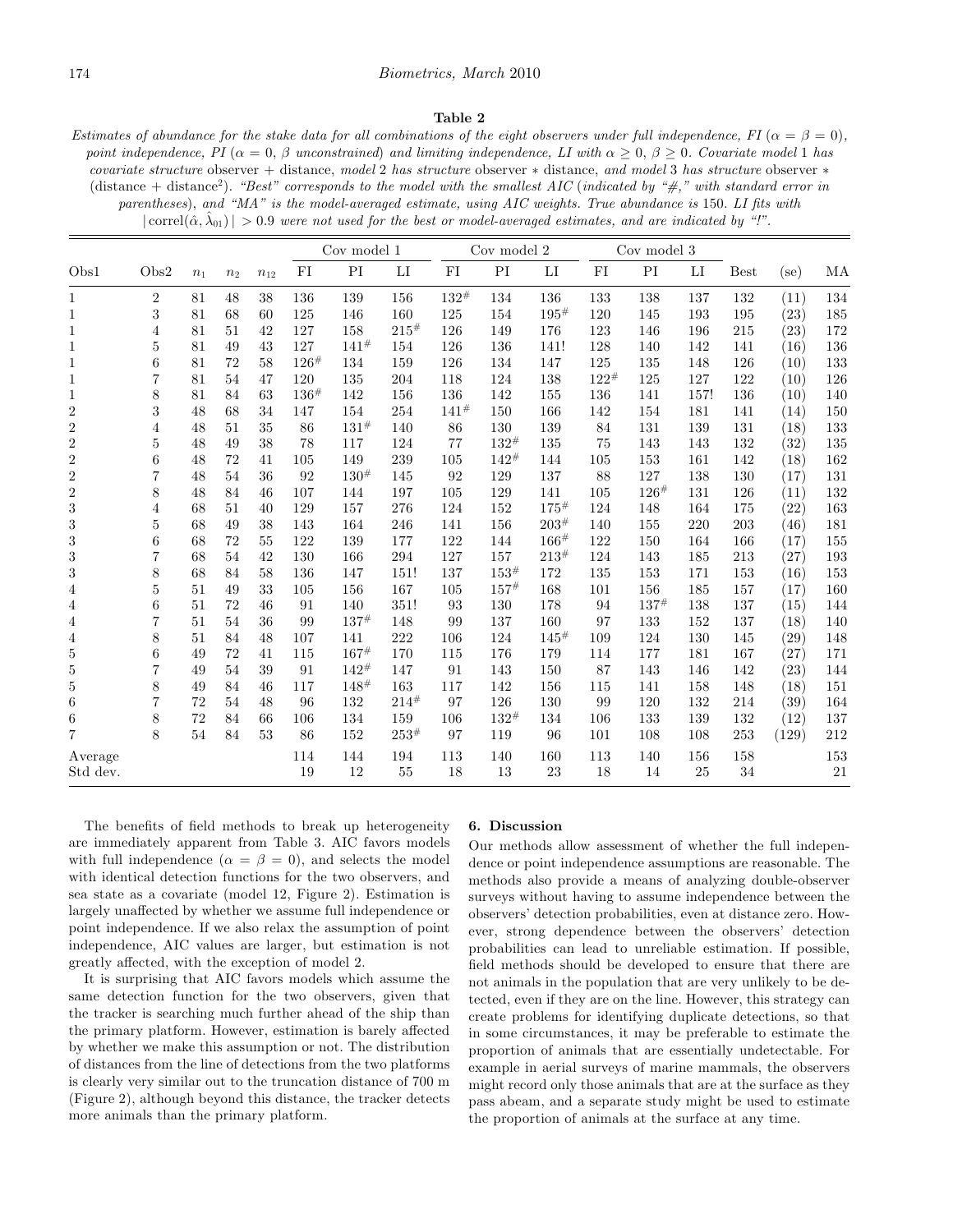#### **Table 3**

Models fitted to the minke whale survey data. The full model, denoted here by LI (limiting independence), platform  $*$  $(Dist+Beau)$ , is defined by equations (6) and (7). The estimates  $\hat{N}$  and se( $\hat{N}$ ) were obtained by appropriate extensions of equations (3) and (4) for a stratified design. Correl for LI models with a platform effect corresponds to whichever of  $|\text{correl}(\hat{\alpha}, \lambda_{01})|$  and  $|\text{correl}(\hat{\alpha}, \lambda_{02})|$  is closest to 1. PI indicates point independence  $(\alpha = 0)$  and FI denotes Full Independence  $(\alpha = \beta = 0).$ 

| Nos.           | Dependence       | Covariate model          | No. par | $\hat{N}$ | se(N)  | $\Delta AIC$ | Correl   |
|----------------|------------------|--------------------------|---------|-----------|--------|--------------|----------|
|                | Ы                | $Platform * (Dist+Bean)$ | 8       | 16,912    | 6663   | 7.4          | 0.393    |
| $\overline{2}$ | LI $(\beta = 0)$ | $Platform * (Dist+Bean)$ |         | 26,453    | 18,422 | 7.0          | $-0.805$ |
| 3              | РI               | $Platform * (Dist+Bean)$ |         | 17,156    | 5359   | 5.4          |          |
| 4              | FI               | $Platform * (Dist+Bean)$ |         | 17,935    | 5436   | 3.6          |          |
| 5              | Ы                | $Platform * (Dist)$      |         | $\ast$    | $\ast$ | 13.6         | $-1.000$ |
| 6              | LI $(\beta = 0)$ | $Platform * (Dist)$      |         | $\ast$    | $\ast$ | 11.7         | $-1.000$ |
|                | РI               | $Platform * (Dist)$      |         | 16,192    | 4446   | 12.3         |          |
| 8              | FI               | $Platform * (Dist)$      |         | 15,195    | 3311   | 10.4         |          |
| 9              | Ы                | $Dist+Bean$              |         | 16,837    | 7130   | 3.9          | 0.073    |
| 10             | LI $(\beta = 0)$ | $Dist+Bean$              |         | 16,091    | 4365   | $1.9\,$      | 0.124    |
| 11             | PI               | $Dist+Bean$              |         | 17,337    | 5647   | 1.9          |          |
| 12             | FI               | $Dist+Bean$              |         | 18,173    | 5534   | 0.0          |          |
| 13             | LI               | $_{\rm Dist}$            |         | $\ast$    | $\ast$ | 9.8          | 1.000    |
| 14             | LI $(\beta = 0)$ | Dist                     |         | $\ast$    | $\ast$ | 7.9          | $-1.000$ |
| 15             | ΡI               | Dist                     |         | 16,209    | 4447   | 8.5          |          |
| 16             | FI               | Dist                     | 2       | 15,202    | 3313   | 6.6          |          |

\*|correl( $\hat{\alpha}$ ,  $\hat{\lambda}_{0j}$ )| > 0.99 for j = 1 and 2 (models 1–8) or |correl( $\hat{\alpha}$ ,  $\hat{\lambda}_{0}$ )| > 0.99 (models 9–16).

Extension of the methods to point transect sampling is straightforward. We now have  $\pi(y)=2y/w^2$  if points are positioned randomly. In equation (4), the covered area a is now  $a = K\pi w^2$ , where K is the number of points. For vâr $(N)$ , we obtain a similar result to equation (5) by adapting equation (3.48) from Marques and Buckland (2004).

It is knowledge of  $\pi(y)$  that allows us to weaken the full independence assumption. In principle, the same approach could be applied to conventional mark–recapture models, if  $\pi(y)$  were known for some explanatory variable y, although this seems unlikely in most applications.

If there is responsive movement prior to detection so that the distances  $y$  available for detection differ in an unknown way from that prior to movement (i.e., from  $\pi(y)$ ), then (a)  $\delta(y)$  cannot be interpreted as above and (b) under the assumption of full independence,  $\delta(y)$  can be interpreted as a measure of deviation from  $\pi(y)$  due to responsive movement. This can be seen from the following. The pdf of observed distance for observer j is  $f_j(y) =$  $p_{j|j'}(y)\delta(y)^{-1}\pi(y)/\int p_{j|j'}(y)\delta(y)^{-1}\pi(y)dy.$  If we assume full independence, then  $p_{j+i'}(y)$  is equal to the unconditional detection function for observer j, and hence  $\pi(y)\delta(y)^{-1}$  is proportional to the pdf of y after movement. Note that while the interpretation of  $\delta(y)$  is different in this case from the case with no responsive movement, the abundance estimator is still valid.

It is worth noting that although  $\delta(y)$  is superficially similar to  $\alpha(\underline{z})$  of Chen (1999) and  $\alpha$  of Chen and Lloyd (2000), it is in fact quite different. To see this, consider a situation in which distance  $y$  and other variables  $\underline{u}$  affect detection probability but only y is recorded (in this case  $\alpha(\underline{z})$  is a constant). Whereas  $\alpha(\underline{z})$  and  $\alpha$  quantify the heterogeneity due to y,  $\delta(y)$ quantifies the heterogeneity at y due to the unrecorded variables  $u$ . This is an important difference because the formulations of Chen (1999) and Chen and Lloyd (2000) do not accommodate heterogeneity due to the unrecorded variables  $\underline{u}$ , and it is precisely this heterogeneity that is at issue here. Chen (1999) and Chen and Lloyd (2000) assume that  $p_{\bullet}(y)$  $= p_1(y) + p_2(y) - p_1(y)p_2(y)$ , whereas we assume that  $p_{\bullet}(y)$  $= p_1(y) + p_2(y) - \delta(y)p_1(y)p_2(y)$ . It is the discrepancy between the shapes of  $f_j(y)$  and  $p_{j}|_j(y)$   $(j = 1,2)$  that provides the basis for modeling heterogeneity due to the unrecorded variables (together with knowledge of  $\pi(y)$ ); the formulations of Chen (1999) and Chen and Lloyd (2000) model  $f_j(y)$  but do not include  $p_{i+j}(y)$  and are therefore unable to exploit the information in the discrepancy between the two. This applies equally to the case in which additional variables z are recorded (but  $u$  remains unrecorded).</u>

We have used AIC to select between models. We have estimated detection functions by maximum likelihood, but abundance is estimated using a Horvitz–Thompson estimator in which the inclusion probabilities have been estimated (by maximum likelihood). As the components of the abundance estimators that are not estimated by maximum likelihood (corresponding to sample size, and to extrapolation from the covered area to the entire survey area) are common across models, it seems not unreasonable to use AIC to select between abundance estimators. However, when some inclusion probabilities are very small, modest error in estimating them can generate large positive bias in the abundance estimate, which would be undetectable by AIC.

#### **ACKNOWLEDGEMENTS**

We thank Evan Cooch for generously providing computer time on his Linux machine. We also thank the editors and referees of this and an earlier draft, which led to a muchimproved article.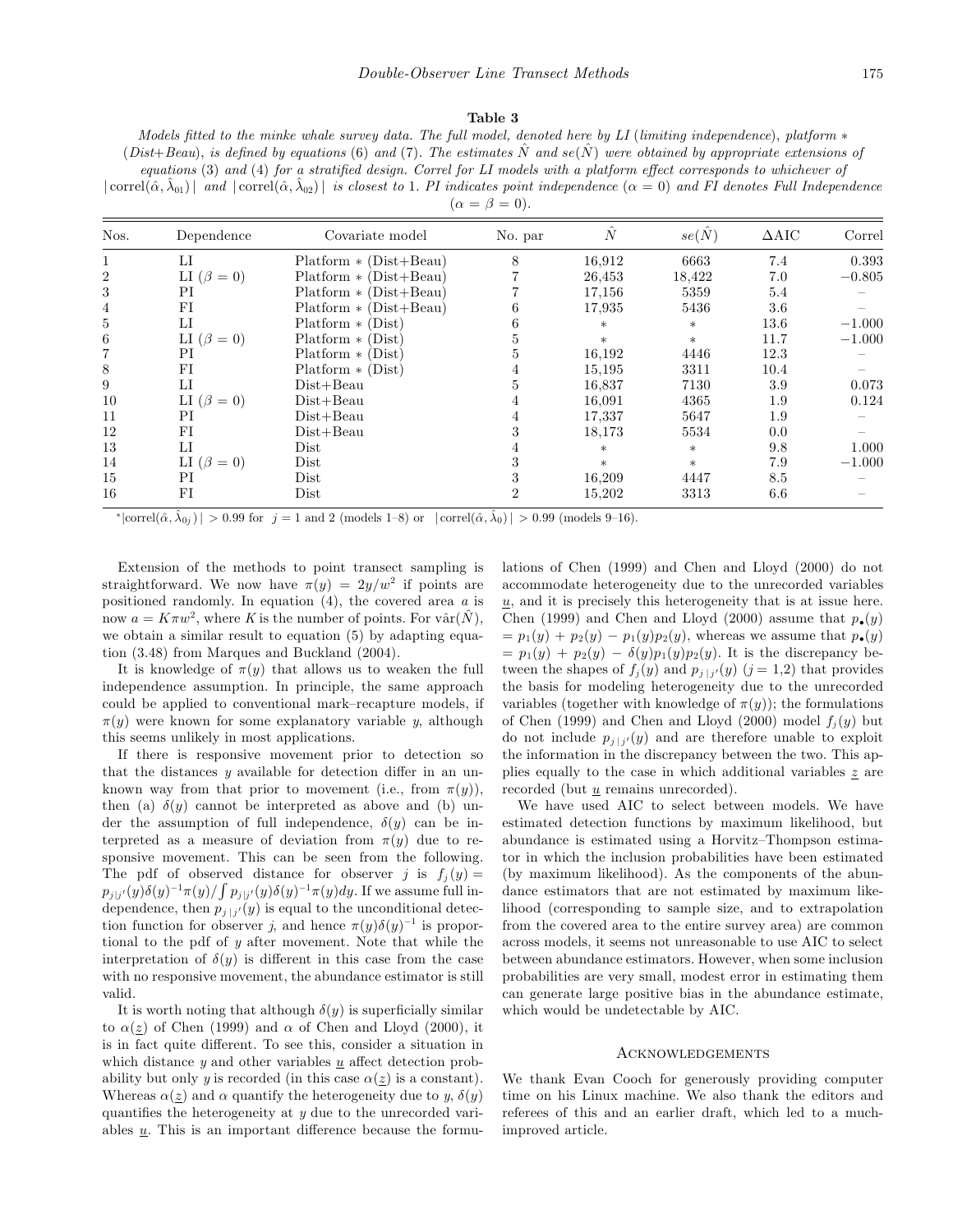

**Figure 2.** Estimated detection functions for minke whales, model 12 (see Table 3). The top left plot is the estimated unconditional detection function for observer 1, and top right is the estimated unconditional detection function for observer 2. The corresponding conditional detection functions are shown in the center. Under this model, all four of these detection functions are identical, but the data in each plot differ. The estimated detection function for the two observers combined is shown at the bottom left. The bars are: relative frequencies of detections made by observer 1 (top left), relative frequencies of detections made by observer 2 (top right), proportion of observer 2 detections made by observer 1 (middle left), proportion of observer 1 detections made by observer 2 (middle right), and relative frequencies of detections made by at least one observer.

#### **REFERENCES**

- Alpizar-Jara, R. and Pollock, K. H. (1996). A combination line transect and capture recapture sampling model for multiple observers in aerial surveys. Environmental and Ecological Statistics **3,** 311– 327.
- Borchers, D. L. (1999). Composite mark-recapture line transect surveys. In Marine Mammal Survey and Assessment Methods, G. W. Garner, S. C. Amstrup, J. L. Laake, B. F. J. Manly, L. L. McDonald, and D. G. Robertson (eds), pp. 115–126. Rotterdam, Netherlands: Balkema.
- Borchers, D. L., Buckland, S. T., Goedhart, P. W., Clarke, E. D., and Hedley, S. L. (1998). Horvitz-Thompson estimators for double-platform line transect surveys. Biometrics **54,** 1221– 1237.
- Borchers, D. L., Buckland, S. T., and Zucchini, W. (2002). Estimating Animal Abundance: Closed Populations. London: Springer-Verlag.
- Borchers, D. L., Laake, J. L., Southwell, C., and Paxton, C. G. M. (2006). Accommodating unmodeled heterogeneity in doubleobserver distance sampling surveys. Biometrics **62,** 372–378.
- Borchers, D. L., Zucchini, W., and Fewster, R. M. (1998). Markrecapture models for line transect surveys. Biometrics **54,** 1207– 1220.
- Buckland, S. T., Anderson, D. R., Burnham, K. P., Laake, J. L., Borchers, D. L., and Thomas, L. (2001). Introduction to Distance Sampling: Estimating Abundance of Biological Populations. Oxford: Oxford University Press.
- Buckland, S. T., Burnham, K. P., and Augustin, N. H. (1997). Model selection: An integral part of inference. Biometrics **53,** 603– 618.
- Buckland, S. T. and Turnock, B. J. (1992). A robust line transect method. Biometrics **48,** 901–909.
- Chen, S. X. (1999). Estimation in independent observer line transect surveys for cluster populations. Biometrics **55,** 754–759.